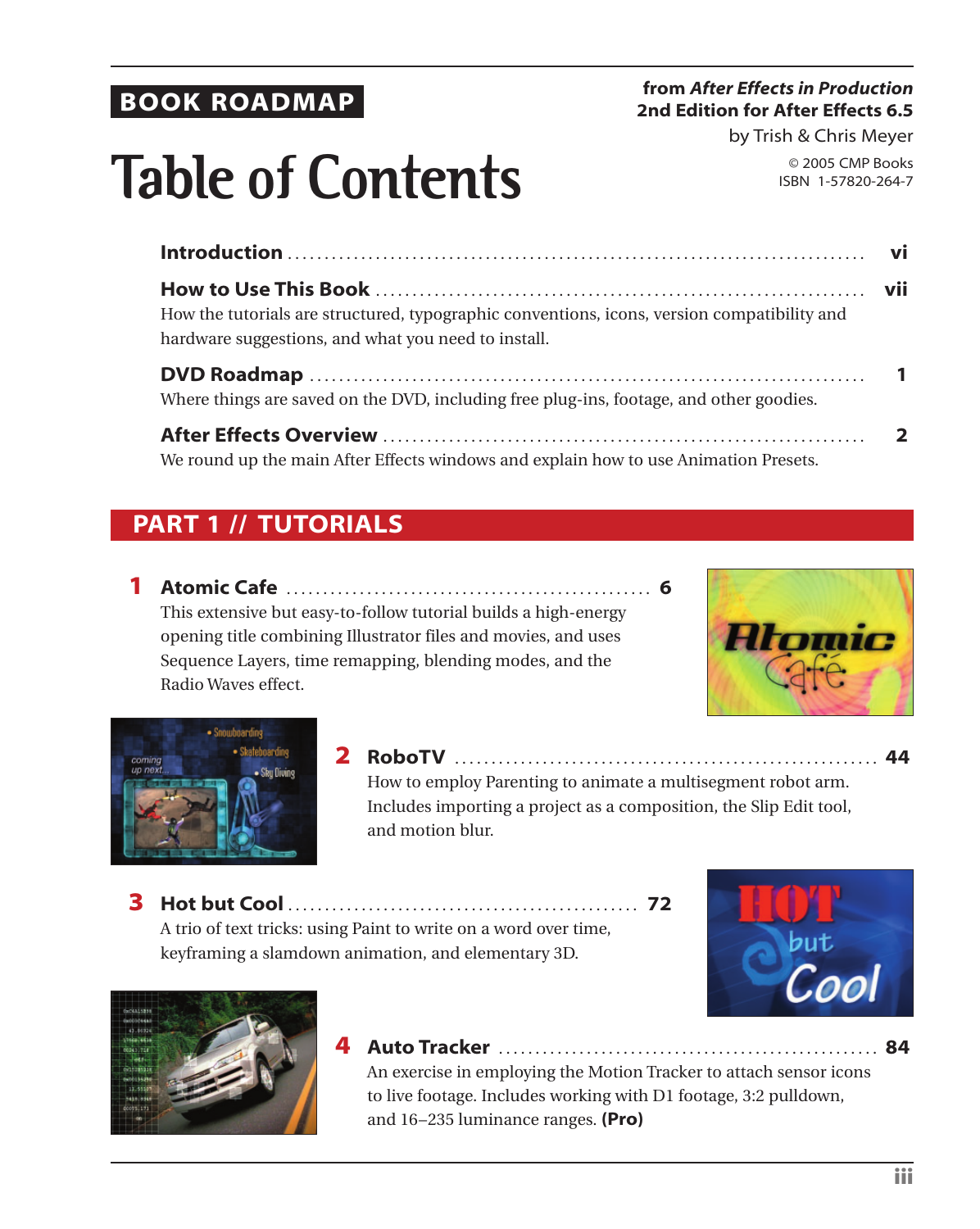**5 3D Mechanic** . . . . . . . . . . . . . . . . . . . . . . . . . . . . . . . . . . . . . . . . . . . . . . **108** A guest tutorial designed by Alex Lindsay demonstrates combining multipass renders from a 3D program to create more realistic surfaces and composites.



Creatively employ 3D layers, lights, shadows, expressions, and blending modes to create a graphical look out of simple shapes.

**7 Underground Movement** . . . . . . . . . . . . . . . . . . . . . . . . . . . . . . **154** This opening title uses the *Piccadilly Circus* render as a comp proxy. Includes looping Illustrator sequences and the Offset effect.





**8 Postcards in Space** . . . . . . . . . . . . . . . . . . . . . . . . . . . . . . . . . . . . . . . . . . . . **170** Learn how to manage 3D space and cameras, multiple comp views, and precomposed 3D layers. Continues on the DVD with a complex project using multiple cameras and expressions.

**9 The Planets** . . . . . . . . . . . . . . . . . . . . . . . . . . . . . . . . . . . . . . . . . . . . . . . . **198** Introduces the camera's auto-orientation and depth-of-field features, as well as making the layers auto-orient toward the camera.





**10 Cosmopolis** . . . . . . . . . . . . . . . . . . . . . . . . . . . . . . . . . . . . . . . . . . . . . . . . . . . . **216**

A fun effects workout using the effects Gradient Wipe, Displacement Map, Block Dissolve, and Knoll Light Factory LE. Includes applying Animation Presets.

**11 Just an Expression** . . . . . . . . . . . . . . . . . . . . . . . . . . . . . . . . . . . . . . **244** An introduction to the powerful Expressions language. Continues on the DVD with a guided tour of a more complex project.





**12 Flamingo 4** . . . . . . . . . . . . . . . . . . . . . . . . . . . . . . . . . . . . . . . . . . . . . . . . . . . . . **264**

Guest artist Kristin Harris designed this children's animation with an eye toward exploiting the SWF file output features. Also covers Parenting, and text on a curve using the new Type tool.